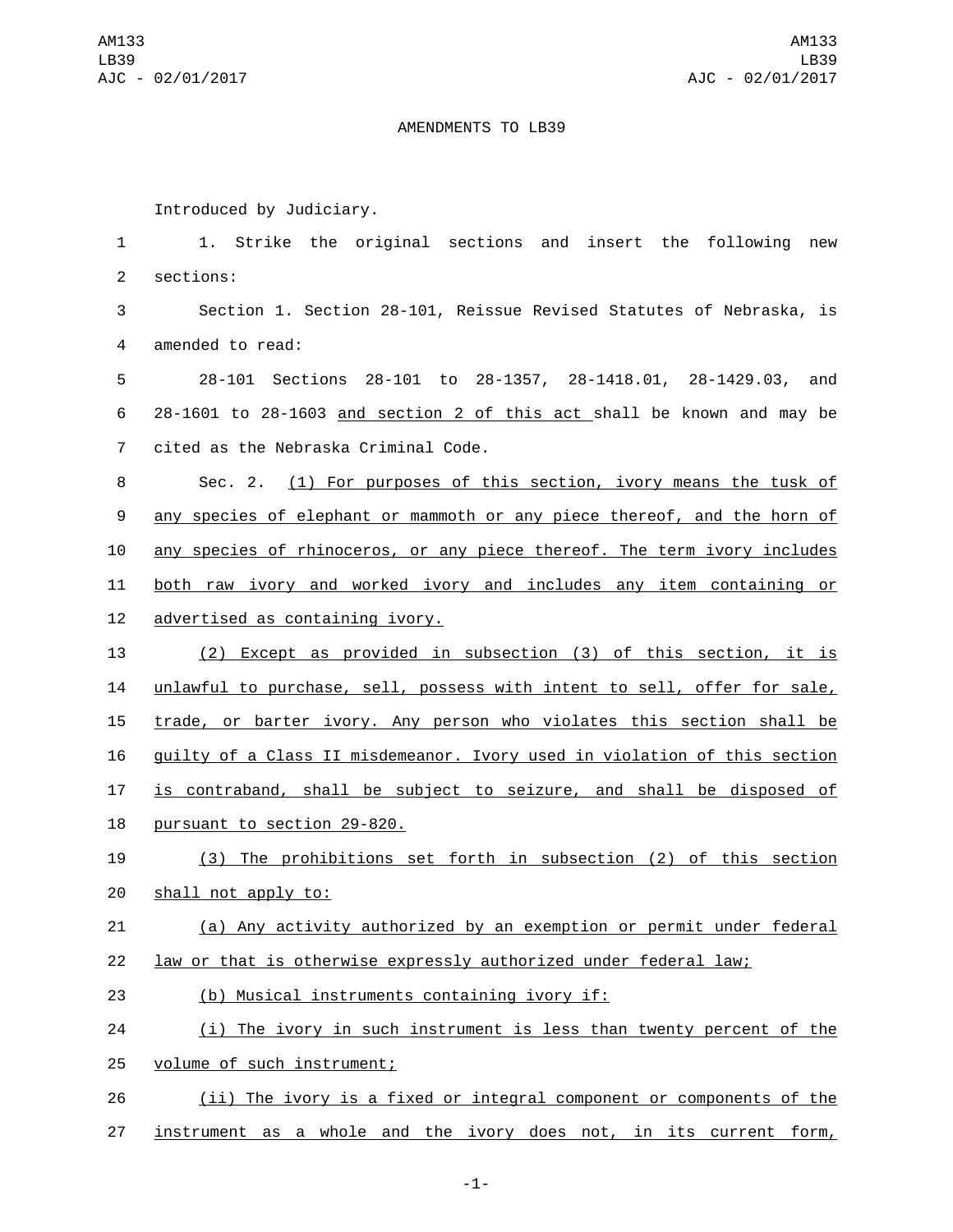| $\mathbf 1$    | account for more than twenty percent of the value of the instrument;            |
|----------------|---------------------------------------------------------------------------------|
| $\overline{c}$ | (iii) The instrument was manufactured or created before 1975; and               |
| 3              | The<br>seller<br>provides<br>historical<br>(iv)<br>documentation<br>owner<br>or |
| 4              | demonstrating provenance and showing the instrument was manufactured or         |
| 5              | created before 1975;                                                            |
| 6              | (c) A bona fide antique containing ivory if:                                    |
| $\overline{7}$ | (i) The antique is at least one hundred years old at the time of the            |
| 8              | transaction;                                                                    |
| 9              | seller provides historical documentation<br>(i)<br>The<br>owner<br>or           |
| 10             | demonstrating provenance and showing the item was manufactured or created       |
| 11             | at least one hundred years prior to such time;                                  |
| 12             | (iii) The ivory component or components do not account for more than            |
| 13             | twenty percent of the volume of the antique; and                                |
| 14             | (iv) The ivory is a fixed or integral component or components of the            |
| 15             | antique as a whole and the ivory does not, in its current form, account         |
| 16             | for more than twenty percent of the value of the antique;                       |
| 17             | Acquisition or distribution for educational or scientific<br>(d)                |
| 18             | purposes by a bona fide educational or scientific institution, including        |
| 19             | a museum;                                                                       |
| 20             | (e) An employee or agent of federal, state, or local government                 |
| 21             | undertaking a law enforcement activity pursuant to federal or state law         |
| 22             | <u>or a mandatory duty required by law; and</u>                                 |
| 23             | (f) Firearms, knives, or their component parts containing ivory.                |
| 24             | Sec. 3. Section 29-820, Reissue Revised Statutes of Nebraska, is                |
| 25             | amended to read:                                                                |
| 26             | 29-820 (1) Unless other disposition is specifically provided by law,            |
| 27             | when property seized or held is no longer required as evidence, it shall        |
| 28             | be disposed of by the law enforcement agency on such showing as the law         |
| 29             | enforcement agency may deem adequate, as follows:                               |
| 30             | (a) Property stolen, embezzled, obtained by false pretenses, or                 |
| 31             | otherwise obtained unlawfully from the rightful owner thereof shall be          |

-2-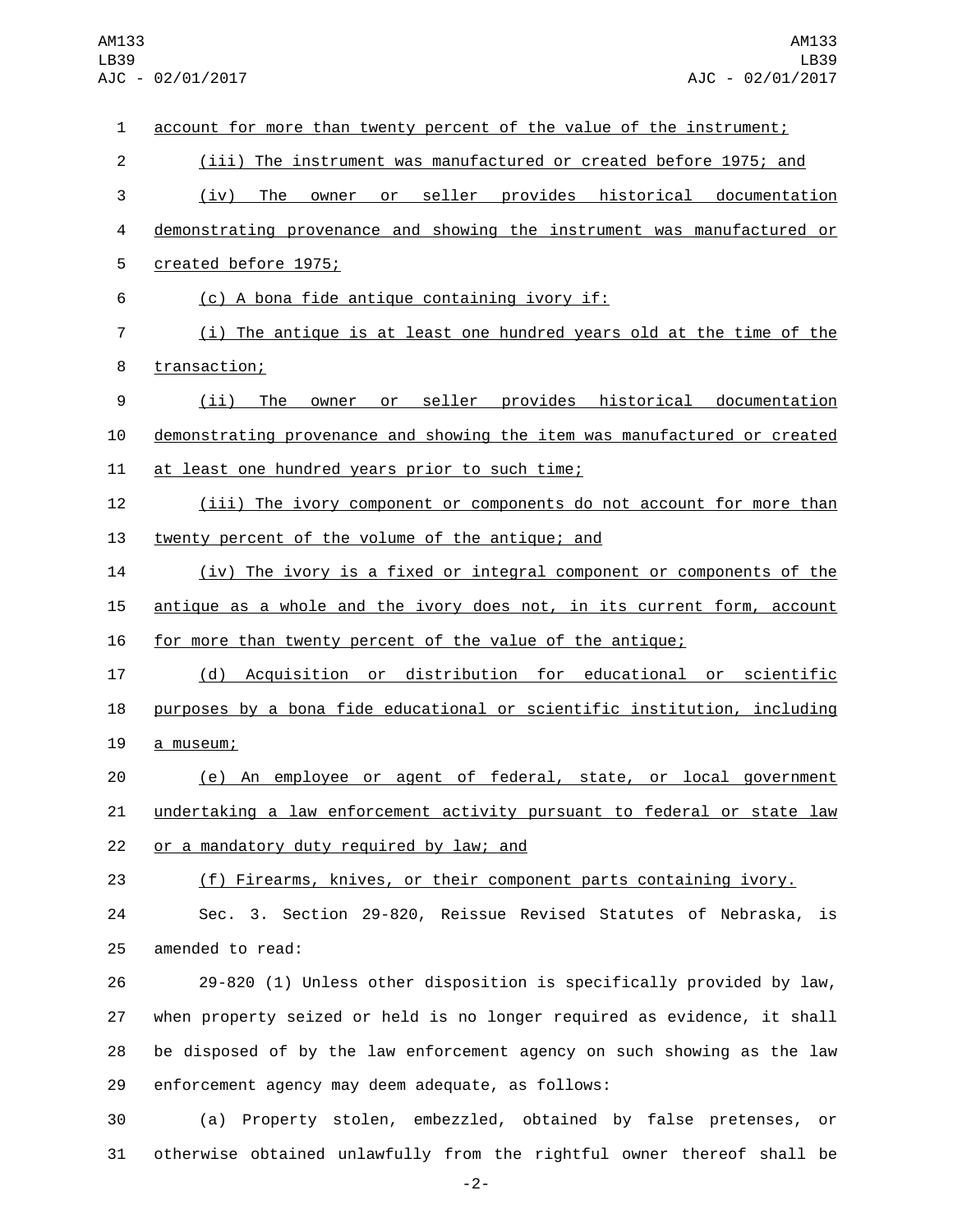1 restored to the owner;

 (b) Money shall be restored to the owner unless it was used in unlawful gambling or lotteries or it was used or intended to be used to facilitate a violation of Chapter 28, article 4, in which case the money shall be forfeited and disposed of as required by Article VII, section 7, 6 of the Constitution of Nebraska;

 (c) Property which is unclaimed or the ownership of which is unknown shall be sold at a public auction held by the officer having custody thereof and the net proceeds disposed of as provided in subdivision (b) of this subsection, as shall any money which is unclaimed or the 11 ownership of which is unknown;

 (d) Except as provided in subsections subsection (2) and (3) of this section, articles of contraband shall be destroyed;

 (e) Firearms, ammunition, explosives, bombs, and like devices which have been used in the commission of crime shall be destroyed; and

 (f) Firearms which have come into the law enforcement agency's possession through a seizure or otherwise and (i) have not been used in the commission of crime, (ii) have not been defaced or altered in any manner that violates any state or federal law, (iii) may have a lawful use and be lawfully possessed, and (iv) are not subject to section 29-440 21 shall be restored to the owner.

 (2) When the following property is seized or held and is no longer required as evidence, such property shall be disposed of on order of the 24 court as the court may deem adequate:

 Goods which are declared to be contraband but may reasonably be returned to a condition or state in which such goods may be lawfully 27 used, possessed, or distributed by the public.

 (3) Ivory used in violation of section 2 of this act which is seized 29 or held and is no longer required as evidence may, by order of the court, be donated to a bona fide educational or scientific institution, including a museum, for educational or research purposes or to raise

-3-